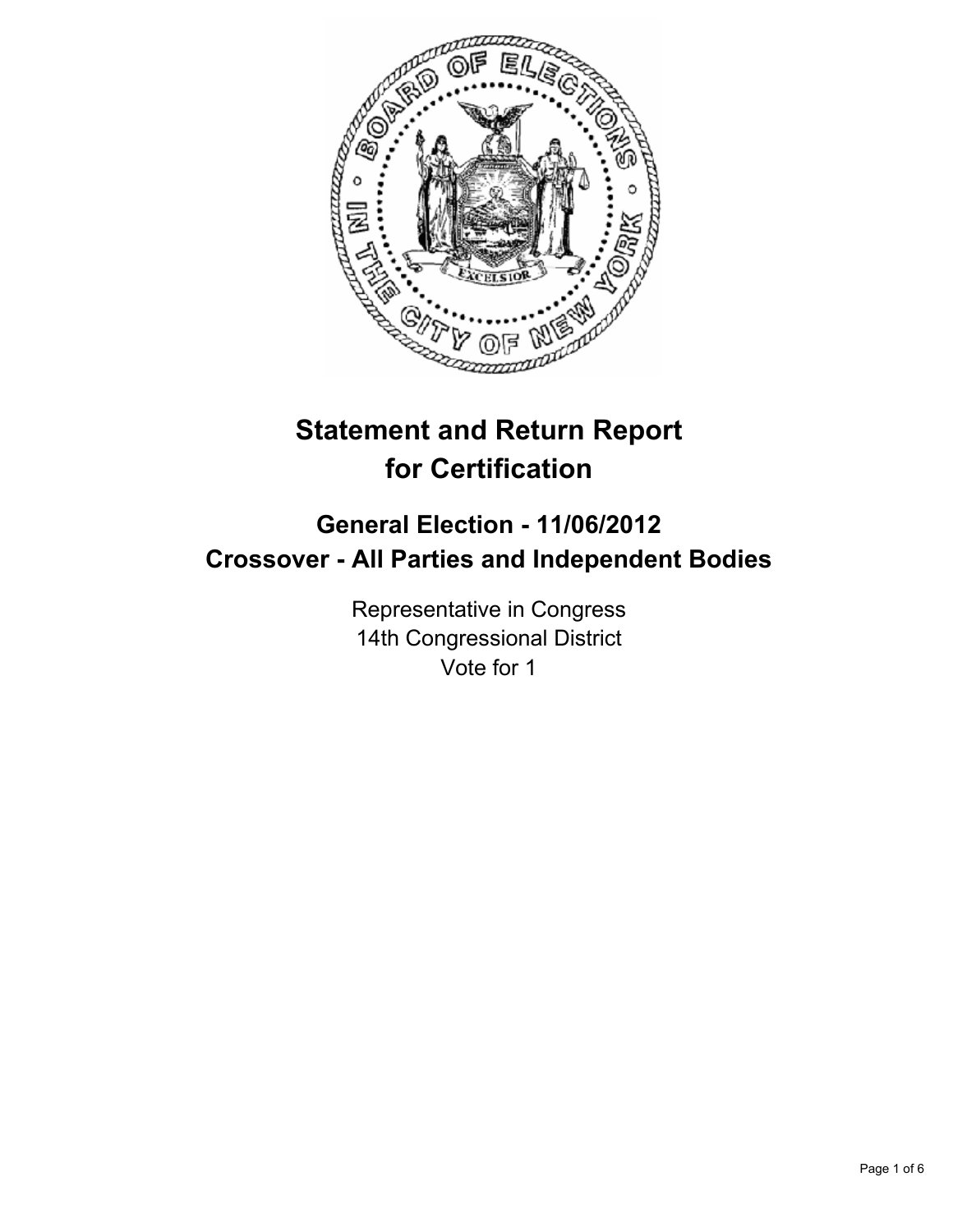

#### **Bronx County**

| <b>PUBLIC COUNTER</b>                                    | 56,399 |
|----------------------------------------------------------|--------|
| <b>EMERGENCY</b>                                         | 115    |
| ABSENTEE/MILITARY                                        | 1,491  |
| <b>FEDERAL</b>                                           | 236    |
| <b>SPECIAL PRESIDENTIAL</b>                              | 0      |
| <b>AFFIDAVIT</b>                                         | 6,328  |
| <b>Total Ballots</b>                                     | 64,569 |
| Less - Inapplicable Federal/Special Presidential Ballots | 0      |
| <b>Total Applicable Ballots</b>                          | 64,569 |
| JOSEPH CROWLEY (DEMOCRATIC)                              | 43,318 |
| WILLIAM F. GIBBONS JR. (REPUBLICAN)                      | 7,809  |
| WILLIAM F. GIBBONS JR. (CONSERVATIVE)                    | 1,431  |
| JOSEPH CROWLEY (WORKING FAMILIES)                        | 1,763  |
| ANTHONY GRONOWICZ (GREEN)                                | 626    |
| ADAM MALARASE (WRITE-IN)                                 | 1      |
| MATTHEW MICHAEL CRUZ (WRITE-IN)                          | 1      |
| RALPH NADER (WRITE-IN)                                   | 1      |
| UNATTRIBUTABLE WRITE-IN (WRITE-IN)                       | 8      |
| VICTORIA VALENTIN (WRITE-IN)                             | 1      |
| <b>Total Votes</b>                                       | 54,959 |
| Unrecorded                                               | 9,610  |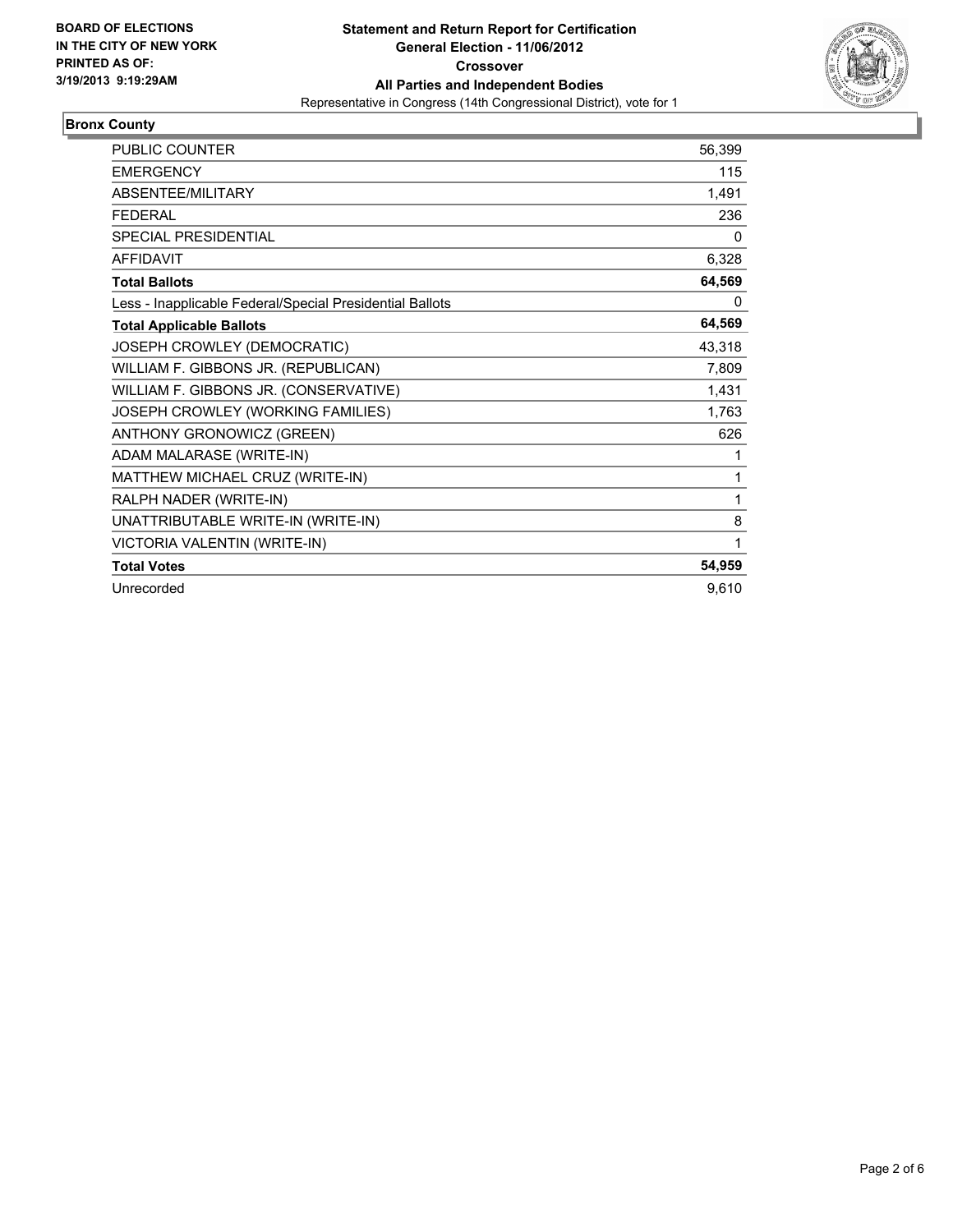

## **Queens County**

| <b>PUBLIC COUNTER</b>                                    | 93,566  |
|----------------------------------------------------------|---------|
| <b>EMERGENCY</b>                                         | 3       |
| ABSENTEE/MILITARY                                        | 2,373   |
| <b>FEDERAL</b>                                           | 889     |
| SPECIAL PRESIDENTIAL                                     | 0       |
| AFFIDAVIT                                                | 9,601   |
| <b>Total Ballots</b>                                     | 106,432 |
| Less - Inapplicable Federal/Special Presidential Ballots | 0       |
| <b>Total Applicable Ballots</b>                          | 106,432 |
| JOSEPH CROWLEY (DEMOCRATIC)                              | 72,799  |
| WILLIAM F. GIBBONS JR. (REPUBLICAN)                      | 11,382  |
| WILLIAM F. GIBBONS JR. (CONSERVATIVE)                    | 1,133   |
| JOSEPH CROWLEY (WORKING FAMILIES)                        | 2,881   |
| ANTHONY GRONOWICZ (GREEN)                                | 1,944   |
| AL PALUMBO (WRITE-IN)                                    | 1       |
| ALONSO ECHEVERRI (WRITE-IN)                              | 1       |
| ANASTASIOS XANTHOPODOS (WRITE-IN)                        | 1       |
| ANDREW GILBIND (WRITE-IN)                                | 1       |
| <b>BARACK OBAMA (WRITE-IN)</b>                           | 1       |
| BRENDAN FOLEY (WRITE-IN)                                 | 1       |
| CHRIS HALL (WRITE-IN)                                    | 1       |
| DENNIS KUCINICH (WRITE-IN)                               | 1       |
| EDWARD BUDD (WRITE-IN)                                   | 1       |
| <b>GRACE MENG (WRITE-IN)</b>                             | 38      |
| <b>GREGORY MEEKS (WRITE-IN)</b>                          | 1       |
| JALDE WEW WARTER (WRITE-IN)                              | 1       |
| JOHN BOUGIAMAS (WRITE-IN)                                | 1       |
| JONATHAN LEMON (WRITE-IN)                                | 1       |
| JOSEPH AOUN (WRITE-IN)                                   | 1       |
| JOSEPH CROWLEY (WRITE-IN)                                | 8       |
| JUDY HUANG (WRITE-IN)                                    | 1       |
| KEVIN GILL (WRITE-IN)                                    | 1       |
| MERALES CANO (WRITE-IN)                                  | 1       |
| NICHOLAS EARL (WRITE-IN)                                 | 1       |
| NYDIA VELAZQUEZ (WRITE-IN)                               | 2       |
| PETER CULLEN (WRITE-IN)                                  | 1       |
| REGINALD ADEKOYA (WRITE-IN)                              | 1       |
| SCHAULEY BOLEACH (WRITE-IN)                              | 1       |
| SYLVIA T. MIRANDA (WRITE-IN)                             | 2       |
| THOMAS RAFAELE (WRITE-IN)                                | 1       |
| UNATTRIBUTABLE WRITE-IN (WRITE-IN)                       | 15      |
| VINICIO PAREDES (WRITE-IN)                               | 1       |
| WALTER IWACHIW (WRITE-IN)                                | 1       |
| WILLIAM BRANDEN (WRITE-IN)                               | 1       |
| WILLIAM BRUNTNER (WRITE-IN)                              | 1       |
| WILLIAM R. HELMSBRO (WRITE-IN)                           | 1       |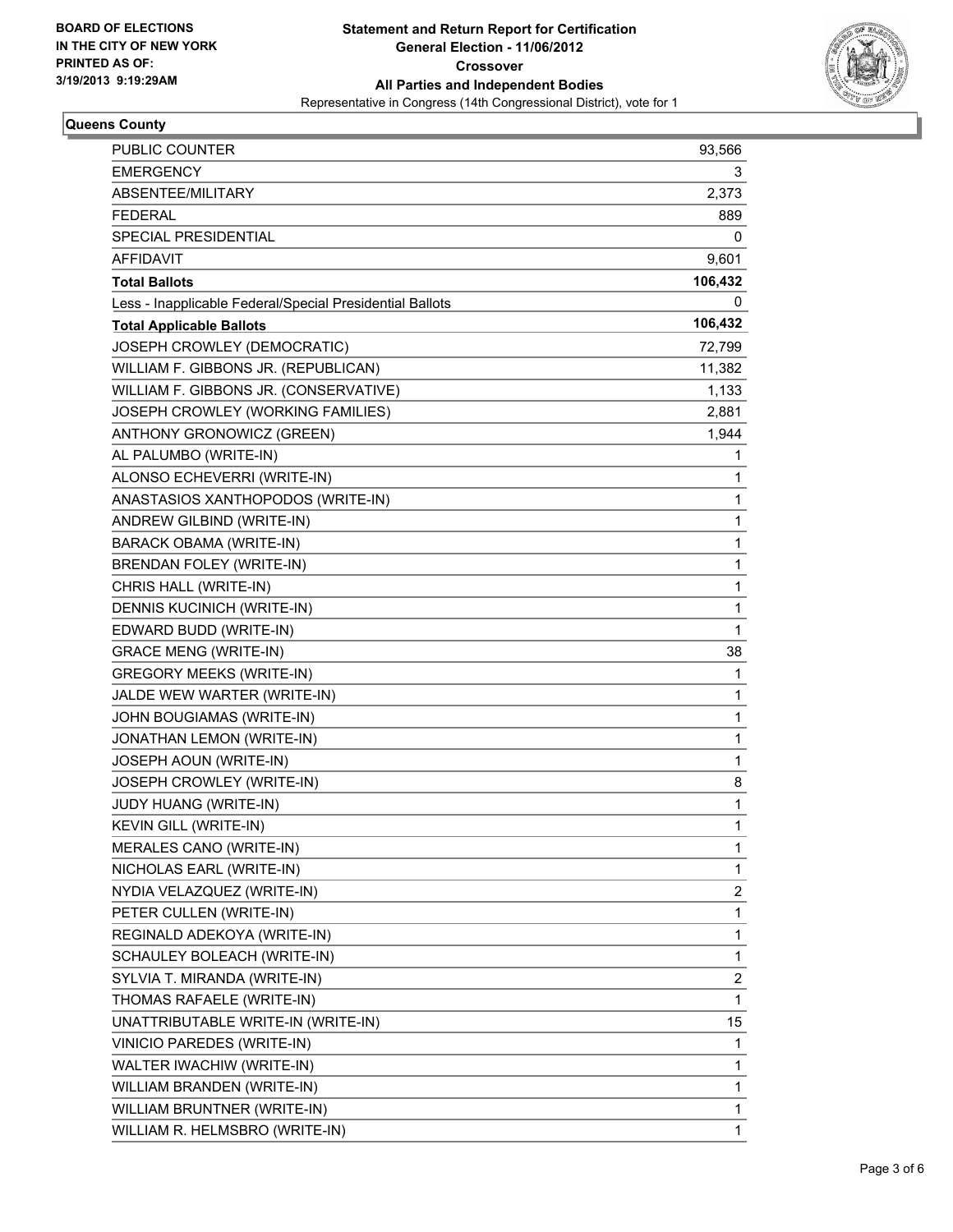

## **Queens County**

**Total Votes 90,231**  Unrecorded 16,201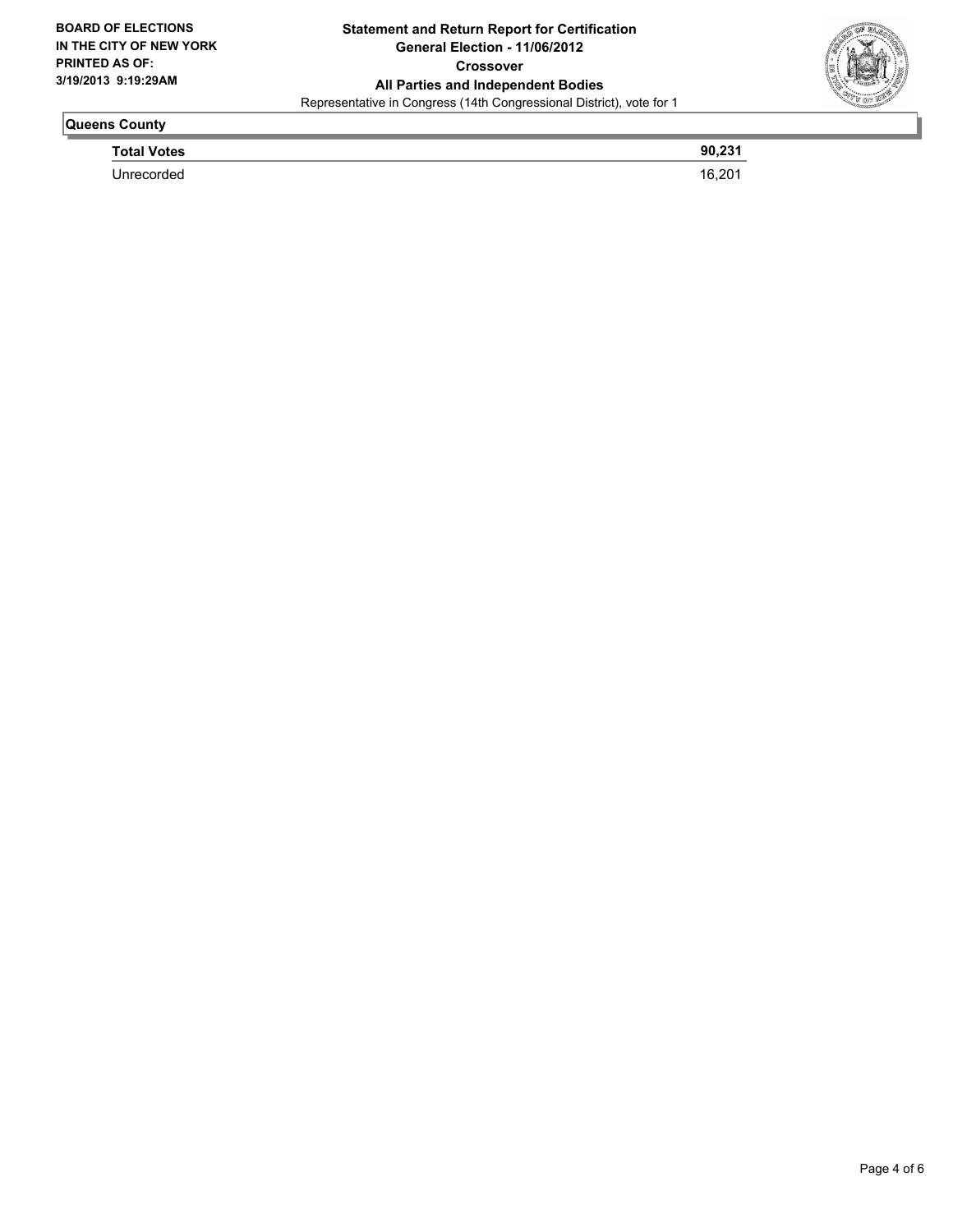

#### **Total for Representative in Congress (14th Congressional District)**

| PUBLIC COUNTER                                           | 149,965      |
|----------------------------------------------------------|--------------|
| EMERGENCY                                                | 118          |
| ABSENTEE/MILITARY                                        | 3,864        |
| <b>FEDERAL</b>                                           | 1,125        |
| SPECIAL PRESIDENTIAL                                     | 0            |
| <b>AFFIDAVIT</b>                                         | 15,929       |
| <b>Total Ballots</b>                                     | 171,001      |
| Less - Inapplicable Federal/Special Presidential Ballots | 0            |
| <b>Total Applicable Ballots</b>                          | 171,001      |
| JOSEPH CROWLEY (DEMOCRATIC)                              | 116,117      |
| WILLIAM F. GIBBONS JR. (REPUBLICAN)                      | 19,191       |
| WILLIAM F. GIBBONS JR. (CONSERVATIVE)                    | 2,564        |
| JOSEPH CROWLEY (WORKING FAMILIES)                        | 4,644        |
| ANTHONY GRONOWICZ (GREEN)                                | 2,570        |
| ADAM MALARASE (WRITE-IN)                                 | 1            |
| AL PALUMBO (WRITE-IN)                                    | 1            |
| ALONSO ECHEVERRI (WRITE-IN)                              | 1            |
| ANASTASIOS XANTHOPODOS (WRITE-IN)                        | 1            |
| ANDREW GILBIND (WRITE-IN)                                | 1            |
| <b>BARACK OBAMA (WRITE-IN)</b>                           | 1            |
| <b>BRENDAN FOLEY (WRITE-IN)</b>                          | 1            |
| CHRIS HALL (WRITE-IN)                                    | 1            |
| DENNIS KUCINICH (WRITE-IN)                               | 1            |
| EDWARD BUDD (WRITE-IN)                                   | 1            |
| <b>GRACE MENG (WRITE-IN)</b>                             | 38           |
| <b>GREGORY MEEKS (WRITE-IN)</b>                          | 1            |
| JALDE WEW WARTER (WRITE-IN)                              | 1            |
| JOHN BOUGIAMAS (WRITE-IN)                                | 1            |
| JONATHAN LEMON (WRITE-IN)                                | 1            |
| JOSEPH AOUN (WRITE-IN)                                   | 1            |
| JOSEPH CROWLEY (WRITE-IN)                                | 8            |
| JUDY HUANG (WRITE-IN)                                    | $\mathbf{1}$ |
| KEVIN GILL (WRITE-IN)                                    | 1            |
| MATTHEW MICHAEL CRUZ (WRITE-IN)                          | 1            |
| MERALES CANO (WRITE-IN)                                  | 1            |
| NICHOLAS EARL (WRITE-IN)                                 | 1            |
| NYDIA VELAZQUEZ (WRITE-IN)                               | 2            |
| PETER CULLEN (WRITE-IN)                                  | 1            |
| RALPH NADER (WRITE-IN)                                   | 1            |
| REGINALD ADEKOYA (WRITE-IN)                              | 1            |
| SCHAULEY BOLEACH (WRITE-IN)                              | 1            |
| SYLVIA T. MIRANDA (WRITE-IN)                             | 2            |
| THOMAS RAFAELE (WRITE-IN)                                | 1            |
| UNATTRIBUTABLE WRITE-IN (WRITE-IN)                       | 23           |
| VICTORIA VALENTIN (WRITE-IN)                             | 1            |
| VINICIO PAREDES (WRITE-IN)                               | 1            |